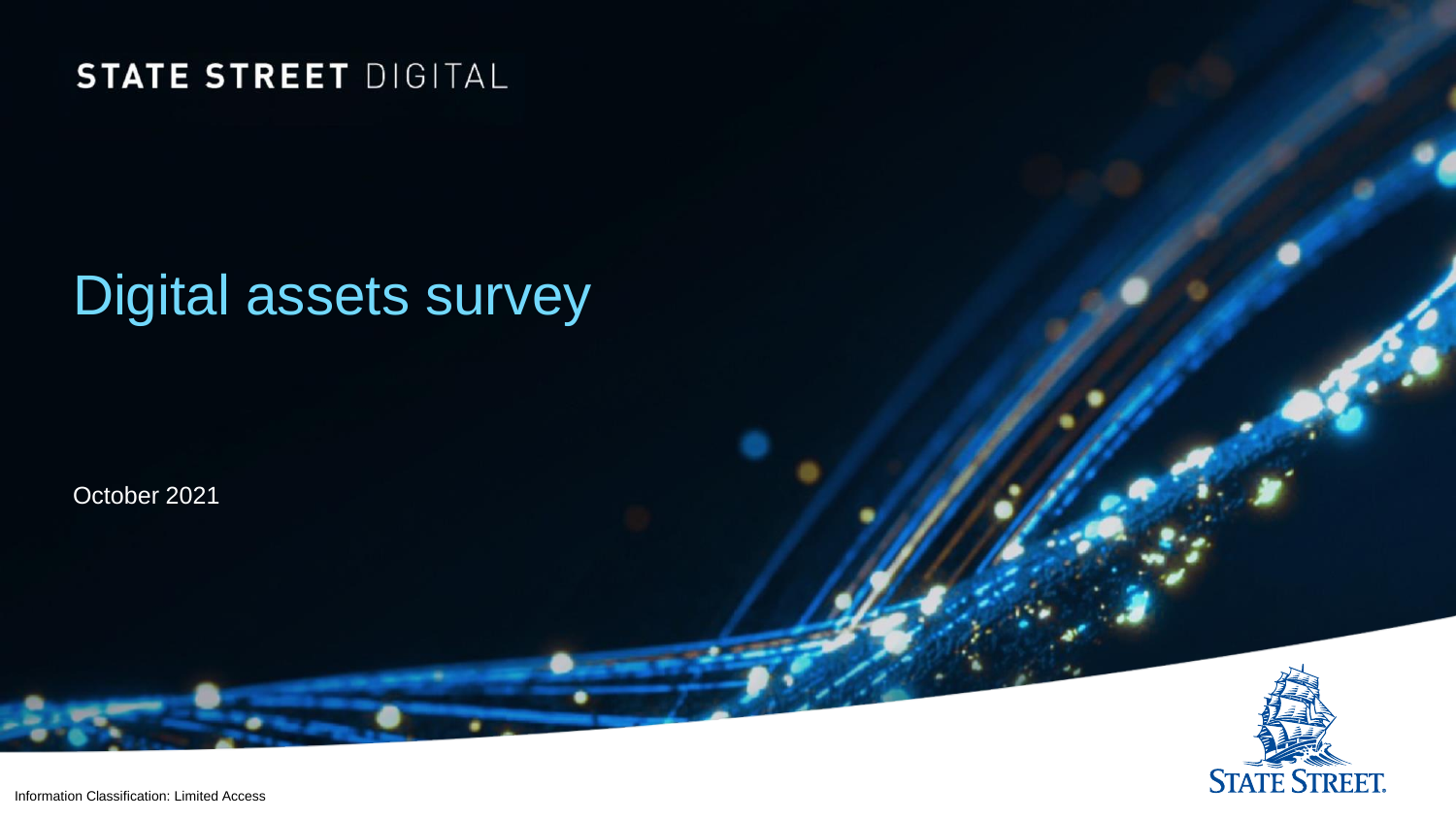#### Analysis overview



**Investments in digital assets are here to stay.** Nearly all (82%) respondents say they are allowed to have exposure to cryptocurrencies, though only 21% can hold them directly. Looking ahead, 70% will increase their allocation next year, and 81% will increase allocation over the next two to five years. Q4, Q5, Q6



**Bitcoin continues to dominate the cryptocurrency space.** Asset managers are in search of outsized gains from investing in Bitcoin— 53% of respondents are interested in the cryptocurrency, and 41% of those respondents say they are exposed to Bitcoin for its potential for outsized returns. Q9, Q10



**Most are bullish about cryptocurrency's future—but knowledge lags.** A slim majority (56%) expect cryptocurrencies to be a common feature of modern portfolios in the next three years, and slightly fewer expect them to be a common feature of company balance sheets. However, few respondents have detailed knowledge of the technology and concepts that underpin digital assets—49% say they have moderate or expert knowledge on how blockchains underpin cryptocurrencies, but just 28% have the same level of knowledge of cryptocurrency mining. Q23, Q16



Asset managers are worried about cybersecurity, transparency, and regulations. Cybersecurity concerns top the list, while few are worried about digital assets' carbon footprint or a lack of rigorous tools or research. Q13

**STATE STREET DID** 

**The results in this presentation are based on a survey of 300 institutional investors conducted by State Street and Oxford Economics in October 2021**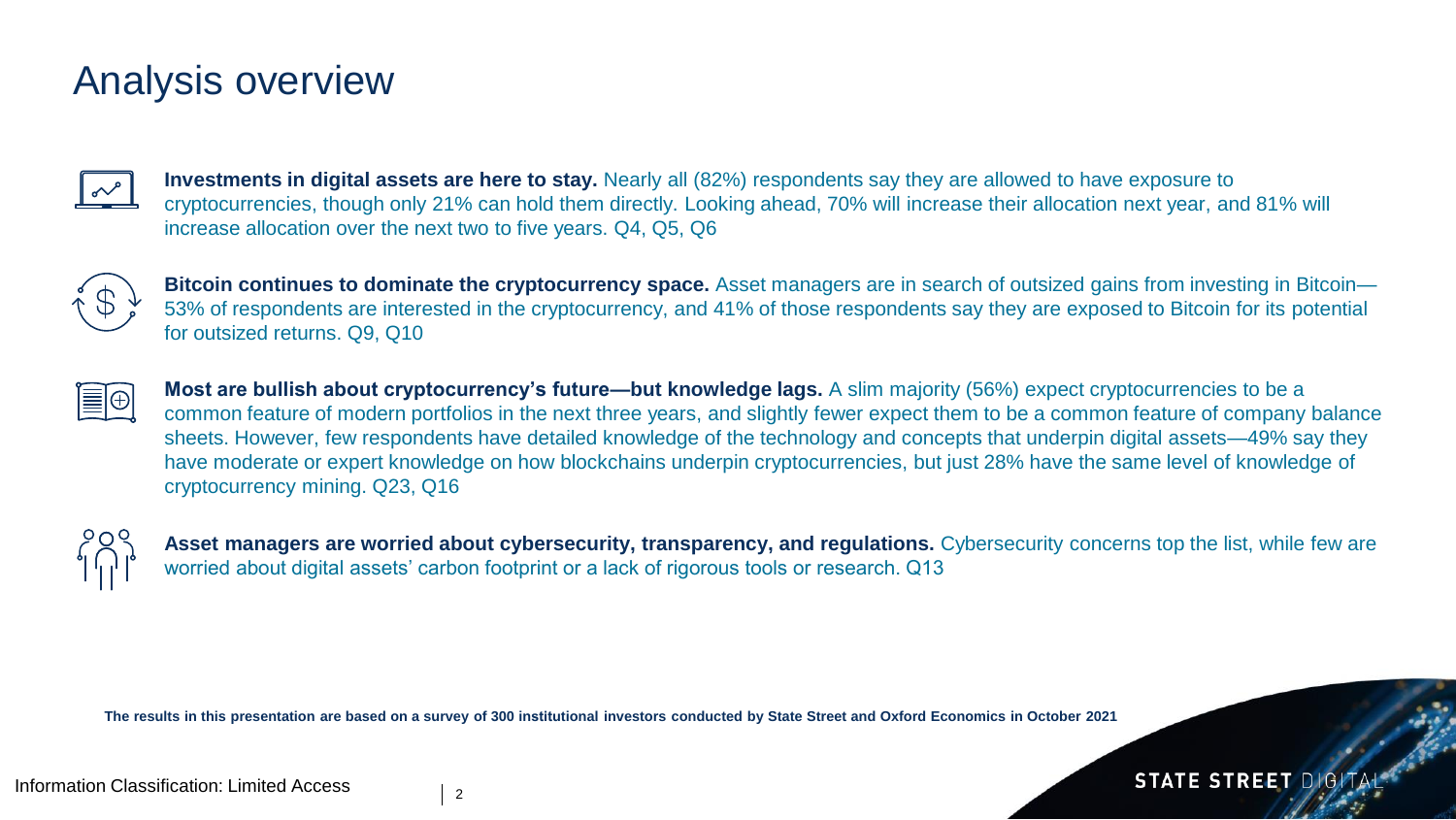# Findings by AUM and institution type



**The largest institutions in our survey (by AUM) have a more sophisticated understanding of digital assets—and are far more bullish on their prospects.** These organizations (with more than \$500 bn in assets) are more likely to be able to hold digital assets directly (55%). They are also more likely to have dedicated staff to monitoring the space (64% vs. 30% total).

- These largest funds are bullish on cryptocurrencies—42% see the most potential value in this area of digital assets. More than threequarters (85%) are interested in investing in Bitcoin (vs. 52% total).
- More than half of the largest funds think that it is equally likely that traditional markets will list digital assets and that new digital exchanges list traditional assets in tokenized form (42%, vs. 18% total). Nearly three-quarters (73%) of the largest funds think that crypto will be a common feature of modern portfolios in 3–5 years (vs. 56% total).



**Results by institution type are mostly directional,** due to small sample sizes. However, in general, asset managers are the most likely group to be allowed to hold digital assets directly (36% vs. 21%); only 5% of SWFs are allowed to (and 55% cannot at all).

– More than half of SWFs had no allocation in digital assts over the past year—but that will change soon. No SWFs will be out of the space within two years.

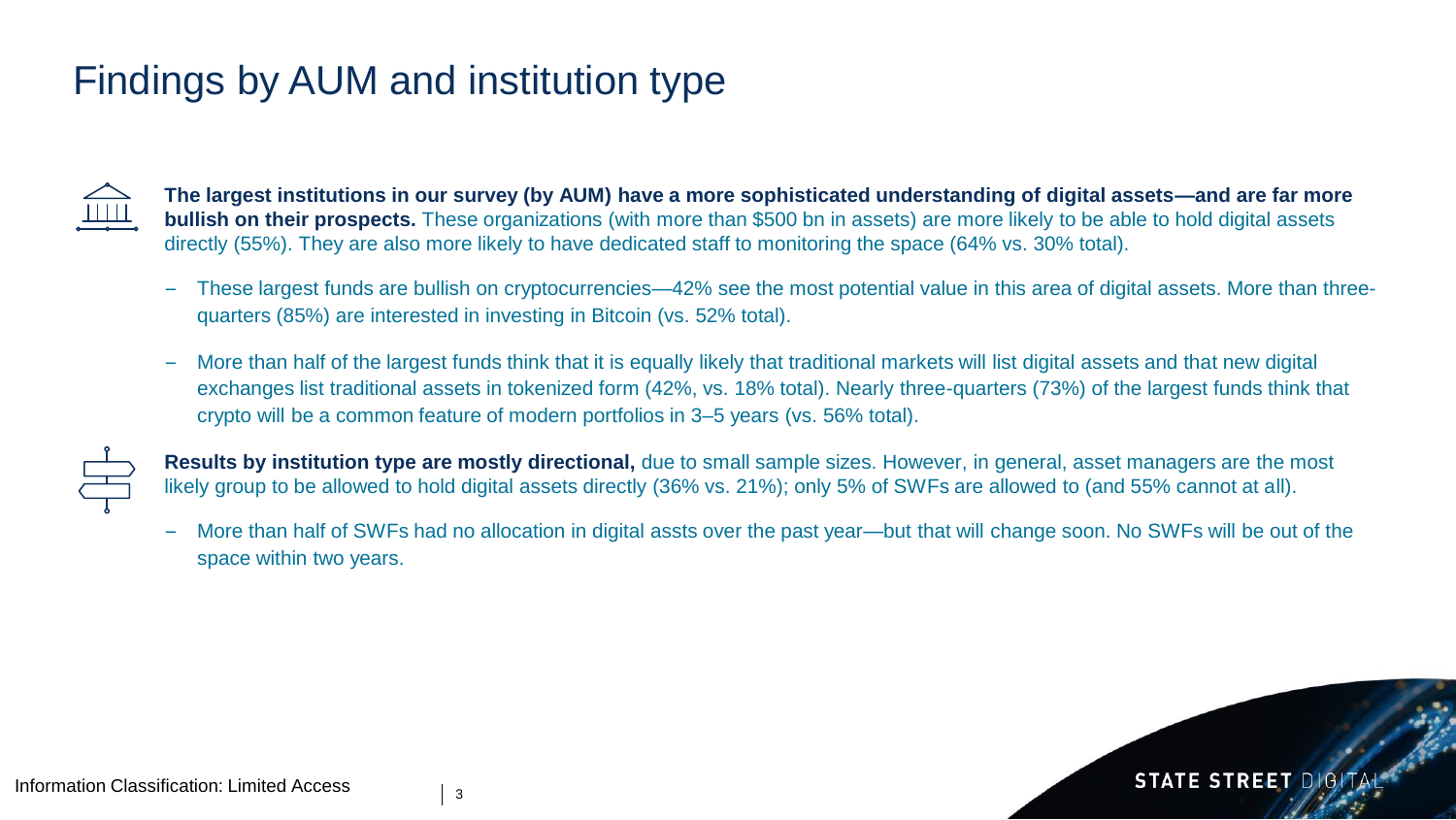# Findings by geography



**Strategizing for digital assets**. Across geographies, respondents are mostly on the same page. They are reducing their exposure to asset classes like fixed income, cash/cash equivalents, and hedge funds, and agree that the optimal way of gaining exposure to digital assets from a risk/return perspective is to hold them directly. They also share similar concerns when it comes to investing in cryptocurrencies. Almost half of respondents in Americas cite transparency as their chief concern. EMEA (42%) and APAC (53%) respondents both cite cybersecurity as their main concerns. Q7, Q13, Q14



**Increasing resource allocation.** Respondents from the Americas lead the group in their allocation to digital assets. In the next year, two-thirds of respondents from the Americas expect to increase their allocation slightly (whereas 47% of respondents from EMEA and 42% from APAC expect to do the same). In the next two to five years, 48% of Americas respondents say they will increase their allocation significantly (vs. 38% EMEA, 31% APAC). But only half of respondents from the Americas agree that cryptocurrencies will be a common feature of modern portfolios in the next three years. Similarly, they see a greater risk in digital assets than other respondents more than half agree that the growth in market cap, along with increased institutional adoption of cryptocurrency, means that a crypto market crash would pose significant risks. Q5, Q6, Q23



**Assigning custodians.** Respondents across all regions expect that they will need financial services for digital assets for markets within their region and major markets globally. While they need custodians in the same areas, they look for different qualities. More than half of respondents in the Americas prioritize the ability to exchange data with other industry platforms in real time. Almost half of EMEA respondents say the same, followed closely by ease of onboarding new asset classes/investment products (47%), whereas 51% of APAC respondents prioritize robust cybersecurity. Q24, Q25

**STATE STREET DIGI**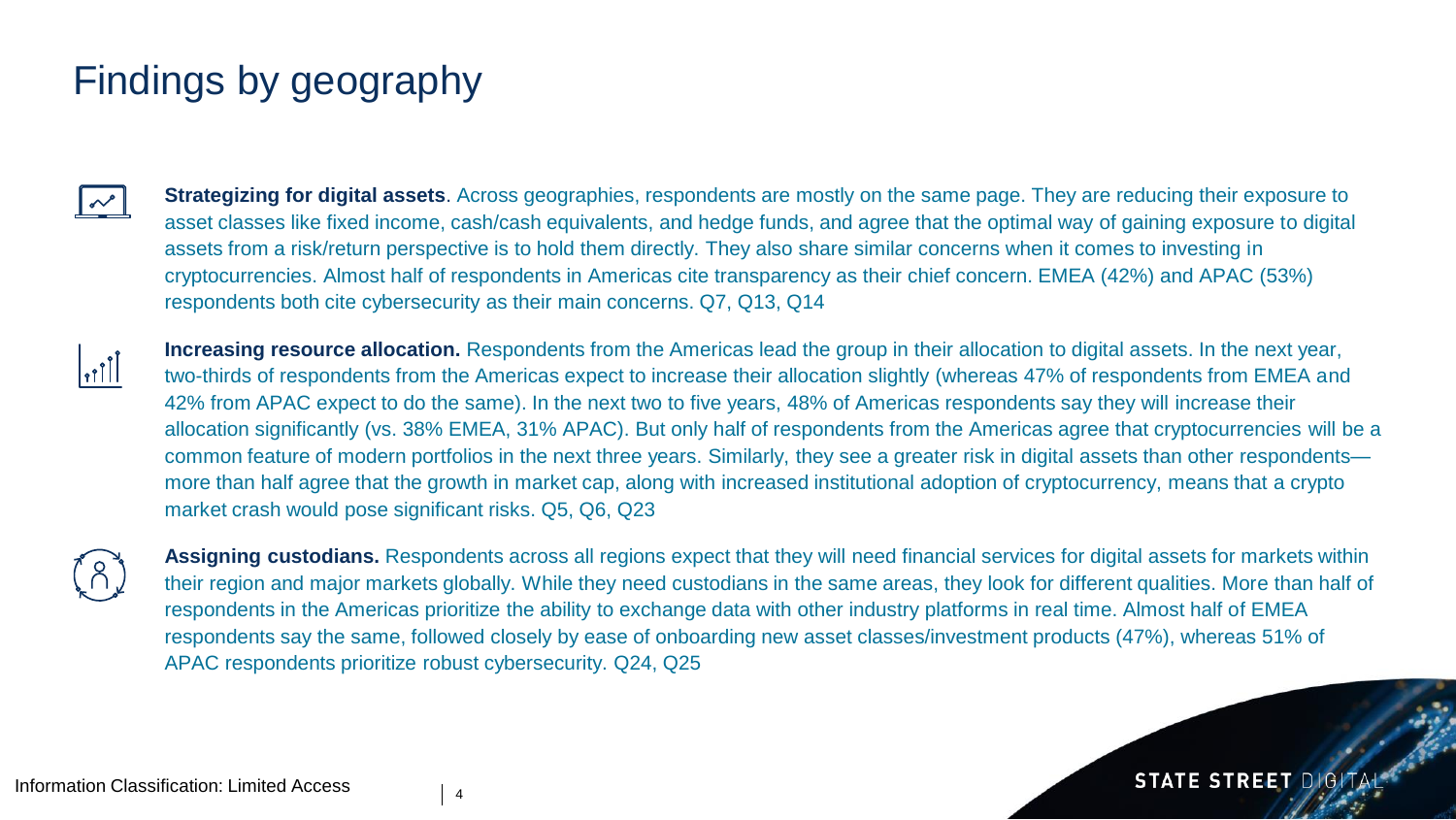#### Findings by title



**Allocation of resources increases incrementally.** In the short term, respondents agree when it comes to the allocation of resources with just under half saying it increased only slightly over the past 12 months and about half expecting the same going forward a year. But in the long term their visions diverge—C-level executives (50% vs. 39% total) plan on significant increases, while investment managers (54%) are more likely to believe the increase will be more modest. Q4, Q5, Q6



**Custody is essential.** Across the board, regardless of title, respondents are in lockstep that the responsibility for monitoring the digital asset space falls to investment staff as part of their jobs. They cite the ability to seamlessly exchange data with other industry platforms in real time (51%) as the most important quality for a custodian of digital assets, followed by the ease of bringing on new asset classes/investment products (48%) and robust cybersecurity (45%). Q24, Q25



**Digital currency will be disruptive.** Respondents acknowledge that digital assets will shake up markets in the future but differ on what they think will drive or accelerate adoption—40% of those in investment operations and technology see cryptocurrency as part of their future portfolios. And more than half of all respondents (53%) expect new digital exchanges to list traditional assets in tokenized forms to accelerate adoption, though investment managers cite this more often (61%) than top executives (51%) and operations and IT (42%). That action will be an accelerator, according to 63% of IT/Operations, 61% of investment managers, and 55% of executives. Q17, Q18, Q19, Q20

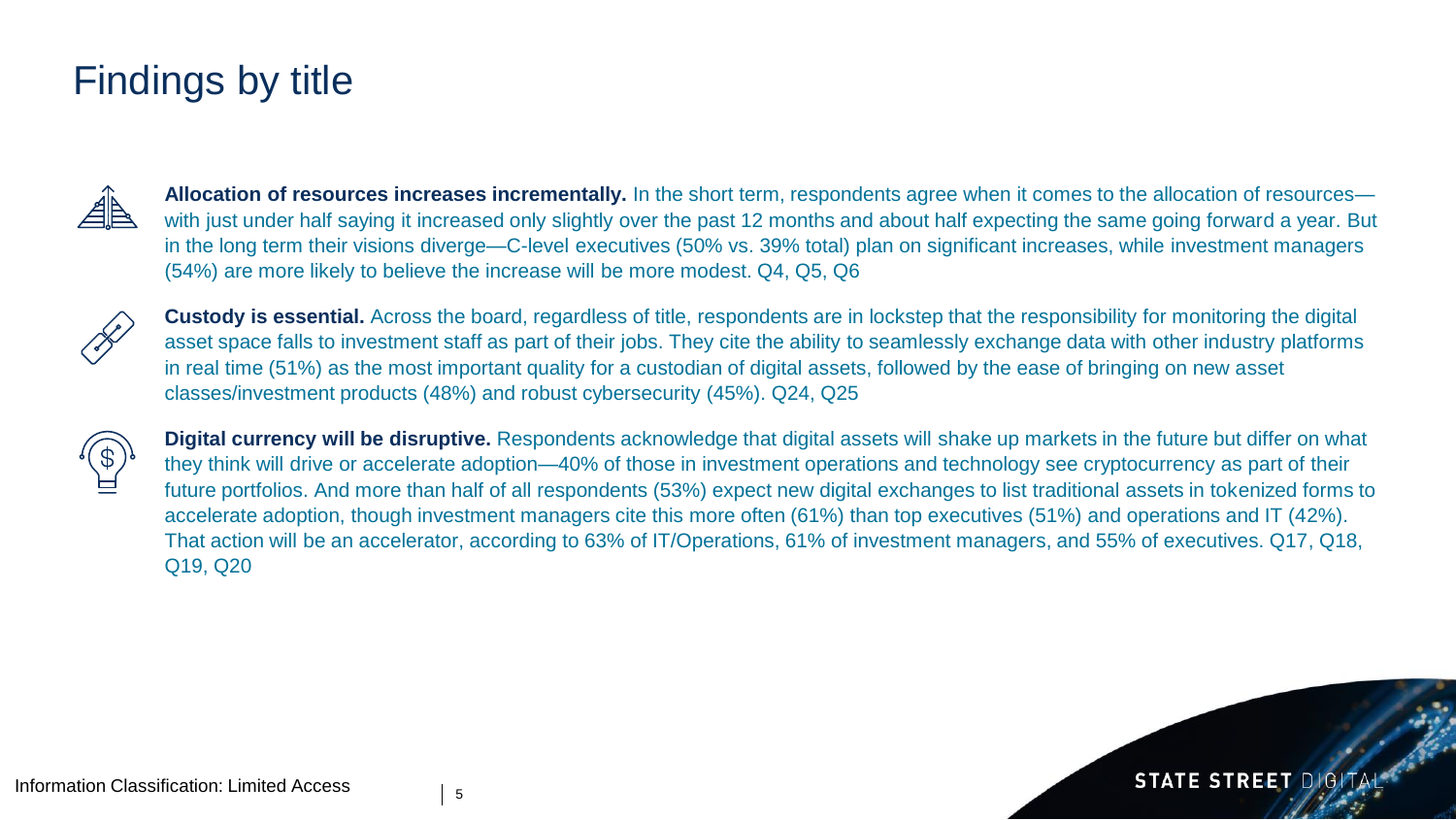# A slim majority increased their allocation last year…

**Q4. How did your allocation of digital assets, cryptocurrencies, or related funds/products change in the previous 12 months?**



**STATE STREET DIGIT**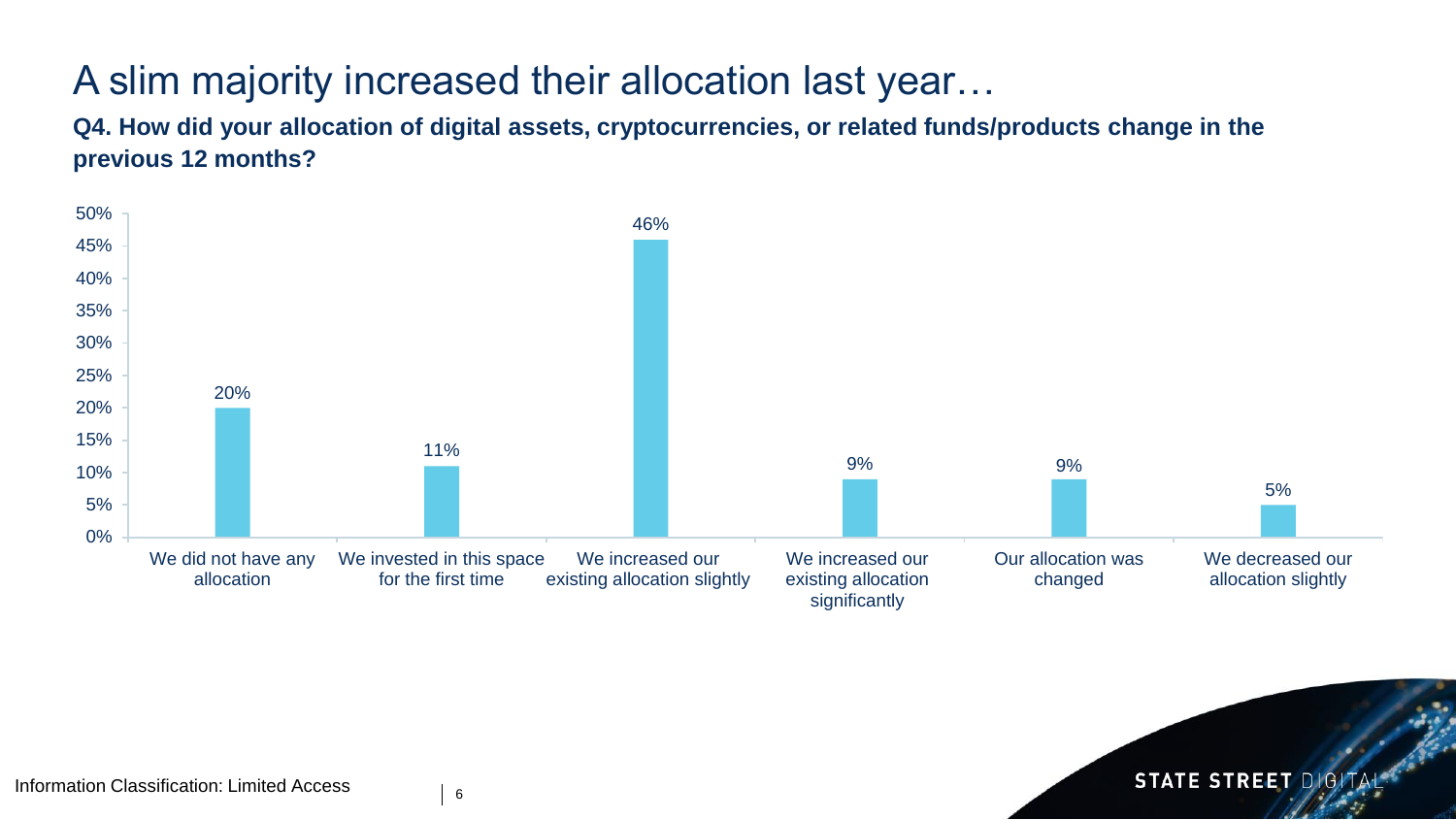#### …with nearly two-thirds increasing allocation next year…

**Q5. How do you expect your allocation of digital assets, cryptocurrencies, or related funds/products to change over the next 12 months?**



**STATE STREET DIGK** 

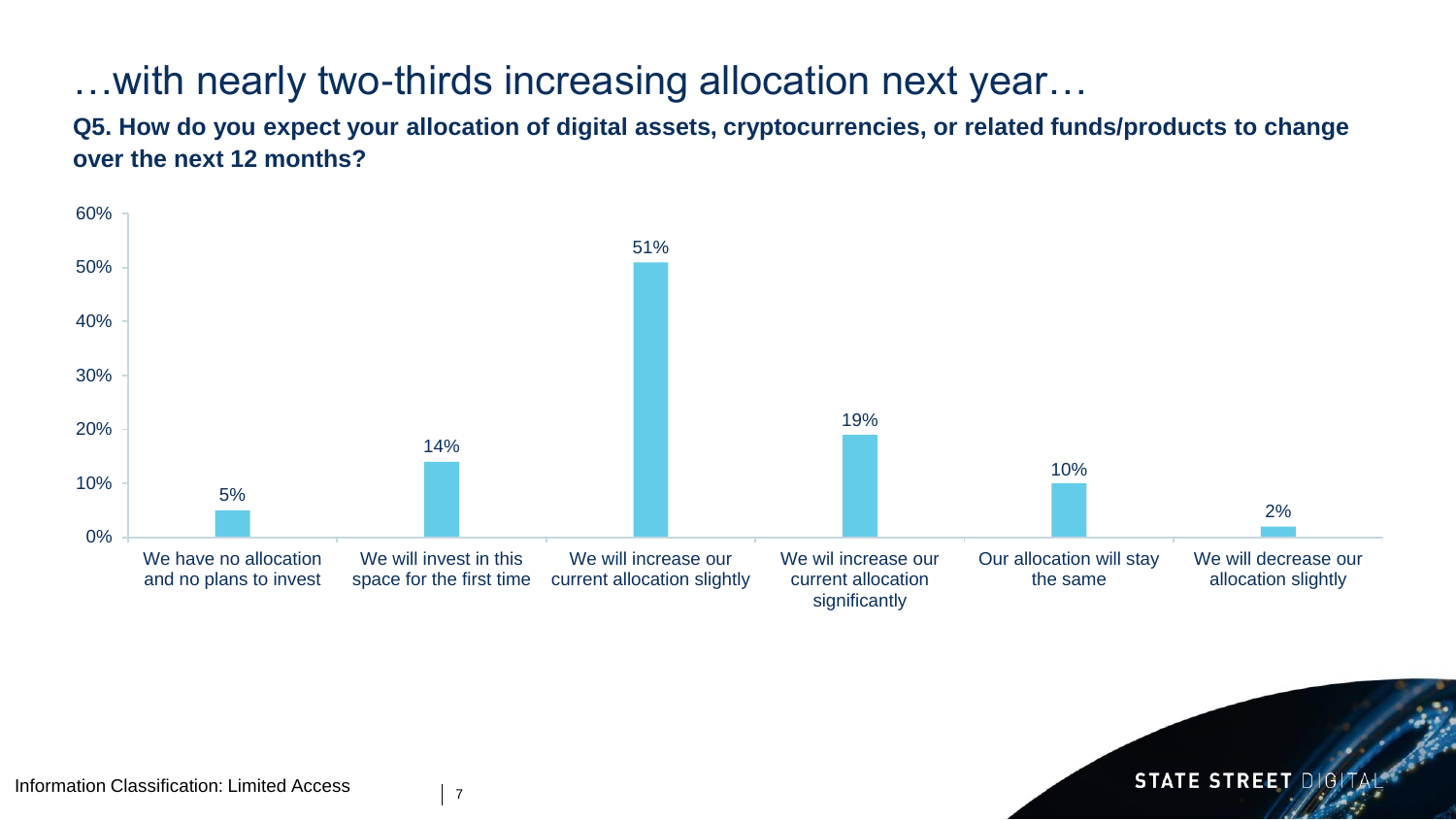#### …and few plan to decrease allocation going forward

**Q6. How do you expect your allocation of digital assets, cryptocurrencies, or related funds/products to change over the next two to five years?**





8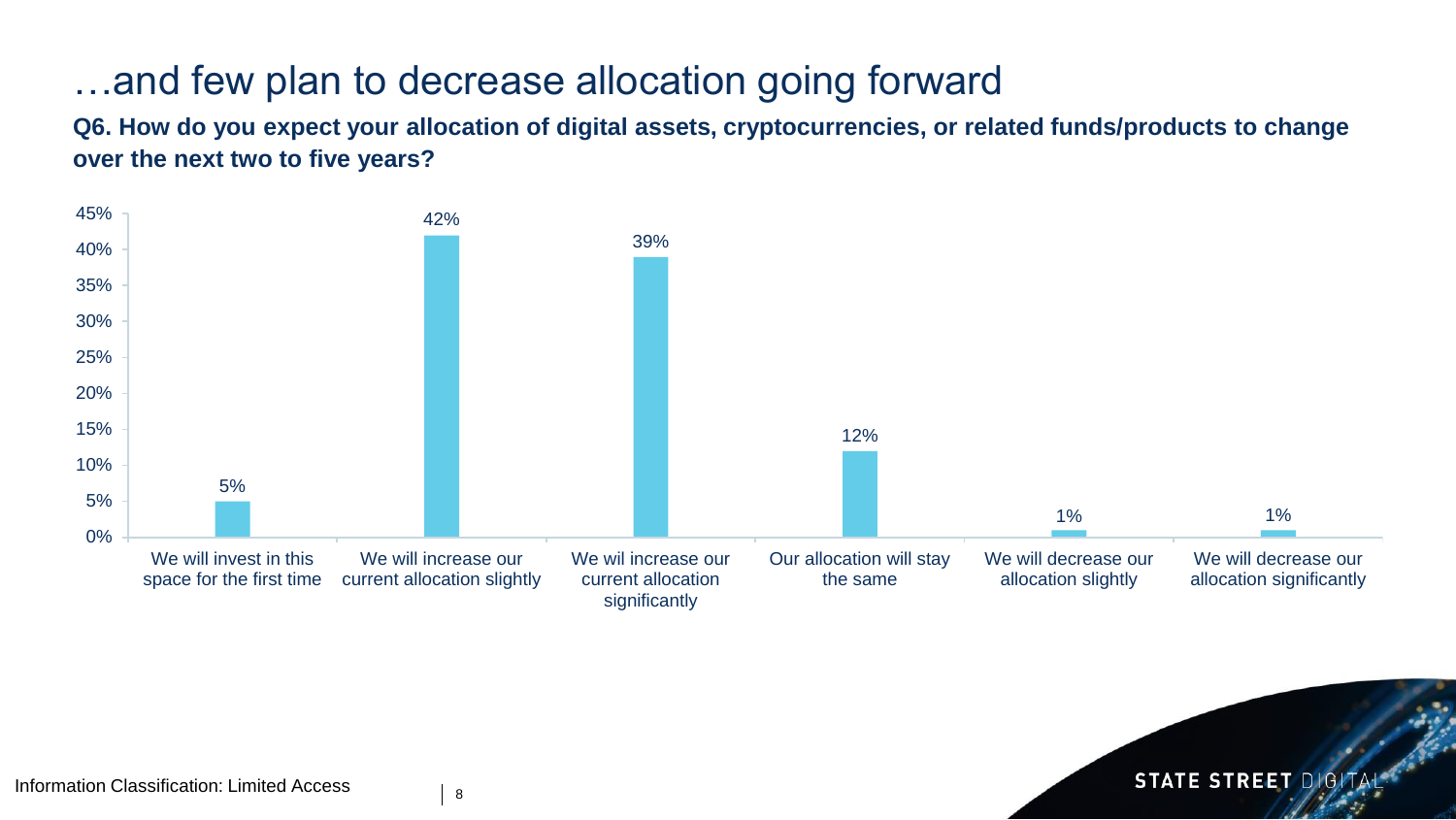#### Bitcoin occupies the biggest mindshare…

**Q9. Which cryptocurrencies is your firm interested in investing in?** Select all that apply



**STATE STREET DIGI** 



9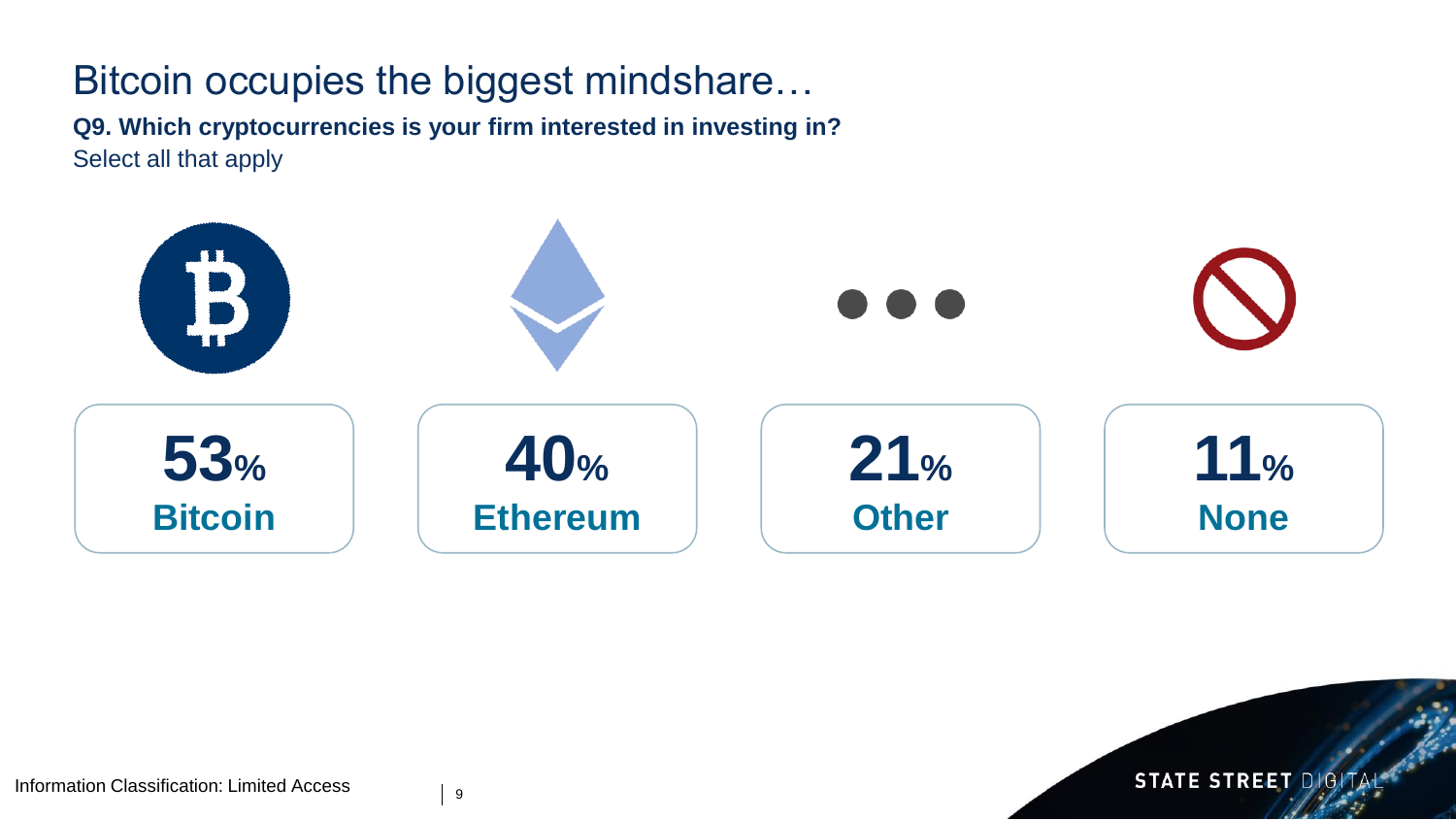### …for its potential for outsized returns

**Q10. What do you consider the primary case for having exposure to Bitcoin?**



**portfolio, i.e., a diversifier**

**STATE STREET DIGI**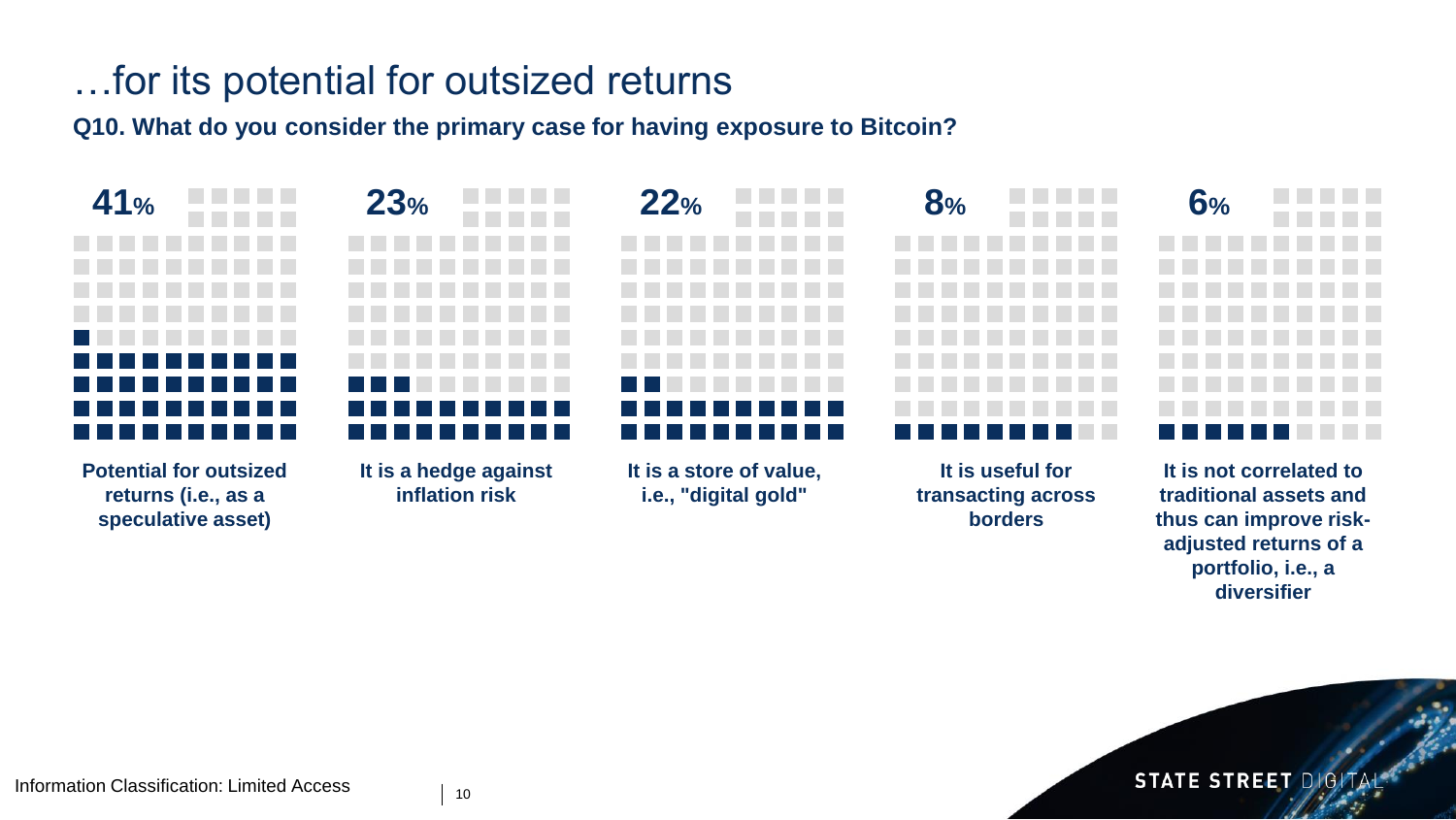#### Other cryptocurrencies are used as a hedge

**Q12. What do you consider the primary case for having exposure to [other cryptocurrencies]?**



**adjusted returns of a portfolio, i.e., a diversifier**

**STATE STREET DIGI**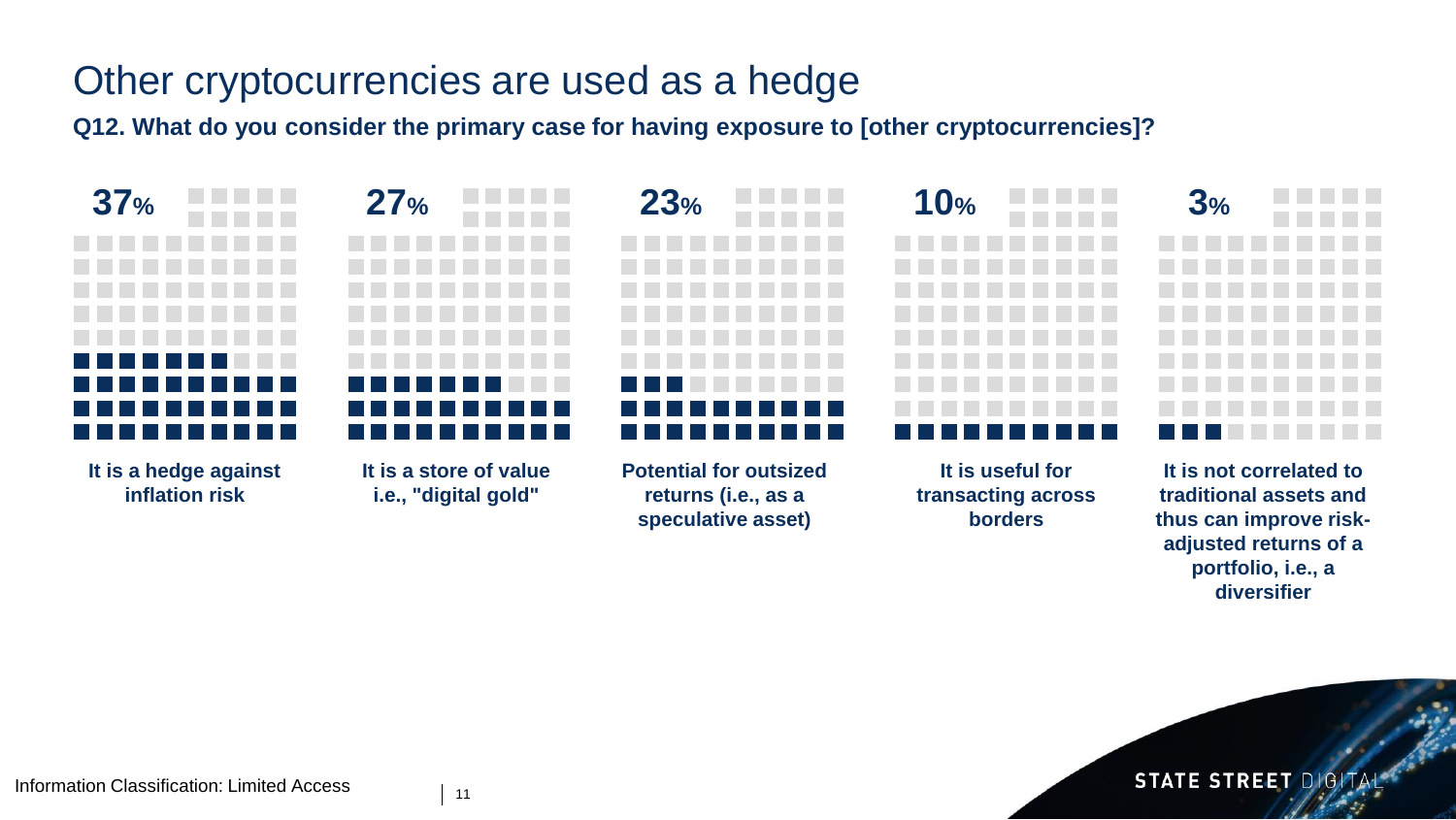## Cybersecurity and transparency concerns overshadow others

**Q13. What are your chief concerns about investing in cryptocurrencies?**

Top three ranked

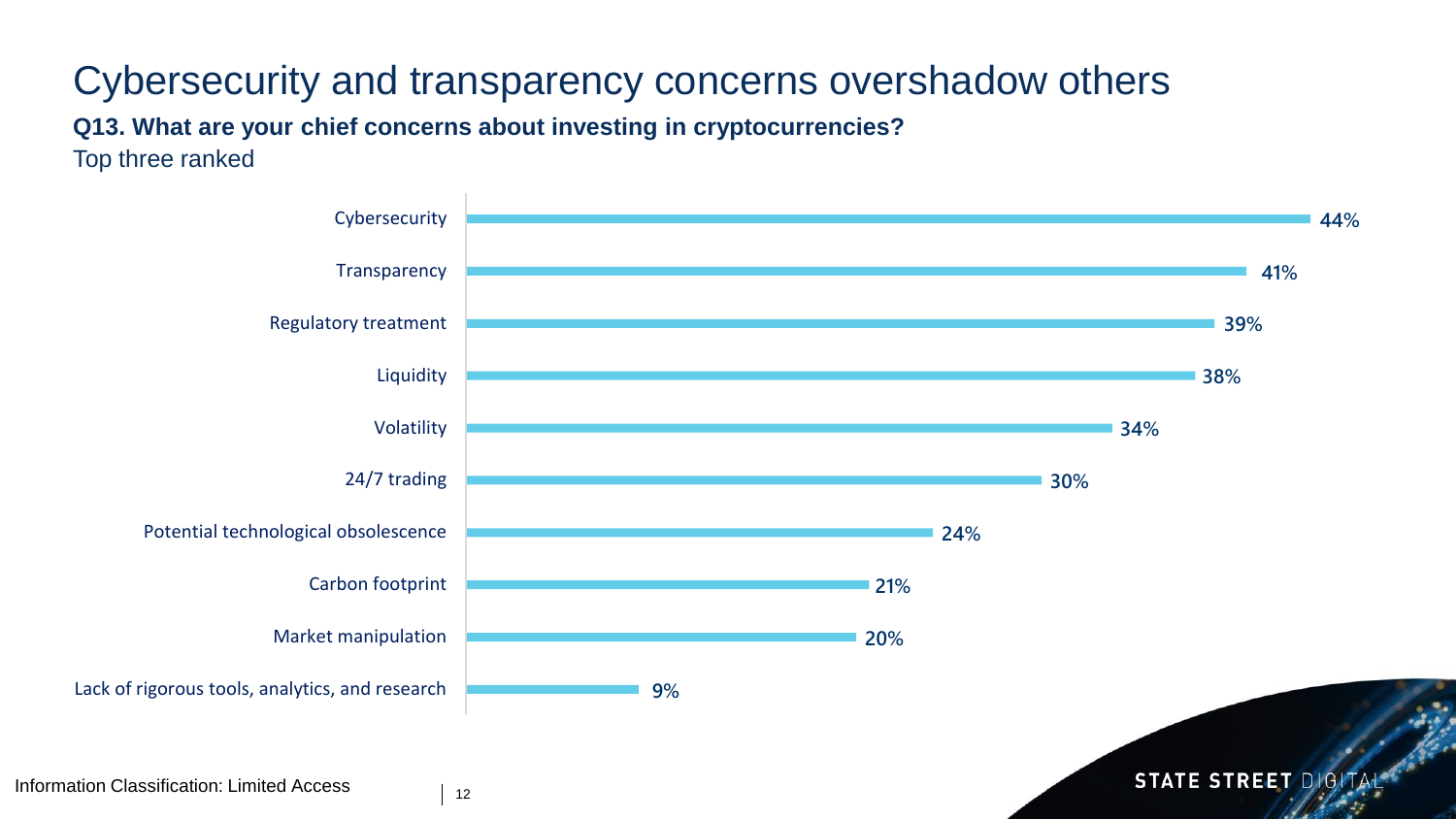#### Most want to directly hold digital assets

**Q14. What do you see as the optimal way(s) to gain exposure to digital assets from an overall risk/return perspective?**

Select all that apply



**STATE STREET DIGIT**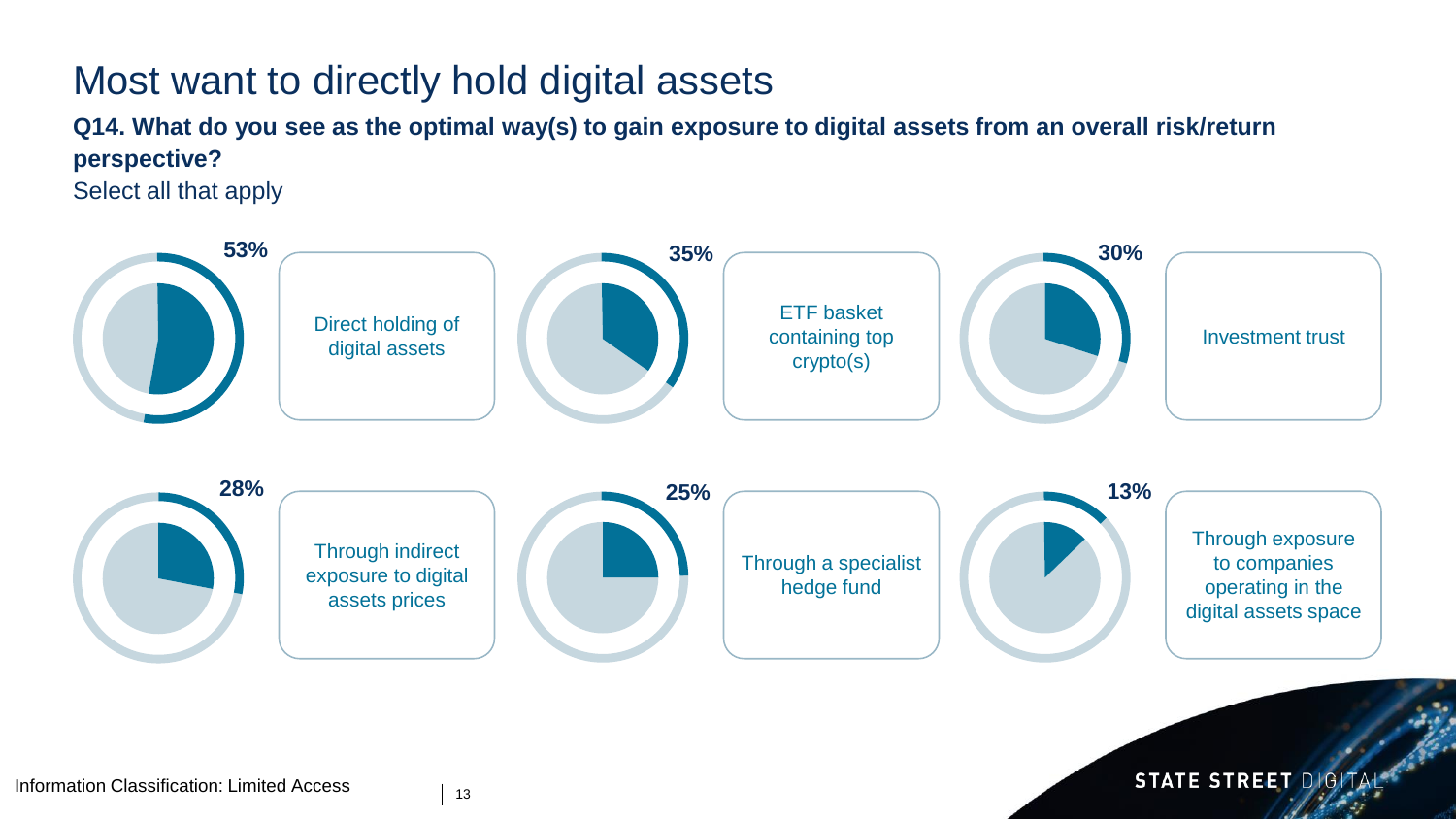# Very few have expert-level knowledge of digital assets

**Q16. Please rate your level of knowledge of the following concepts and terms related to digital assets**



**STATE STREET DIGITA**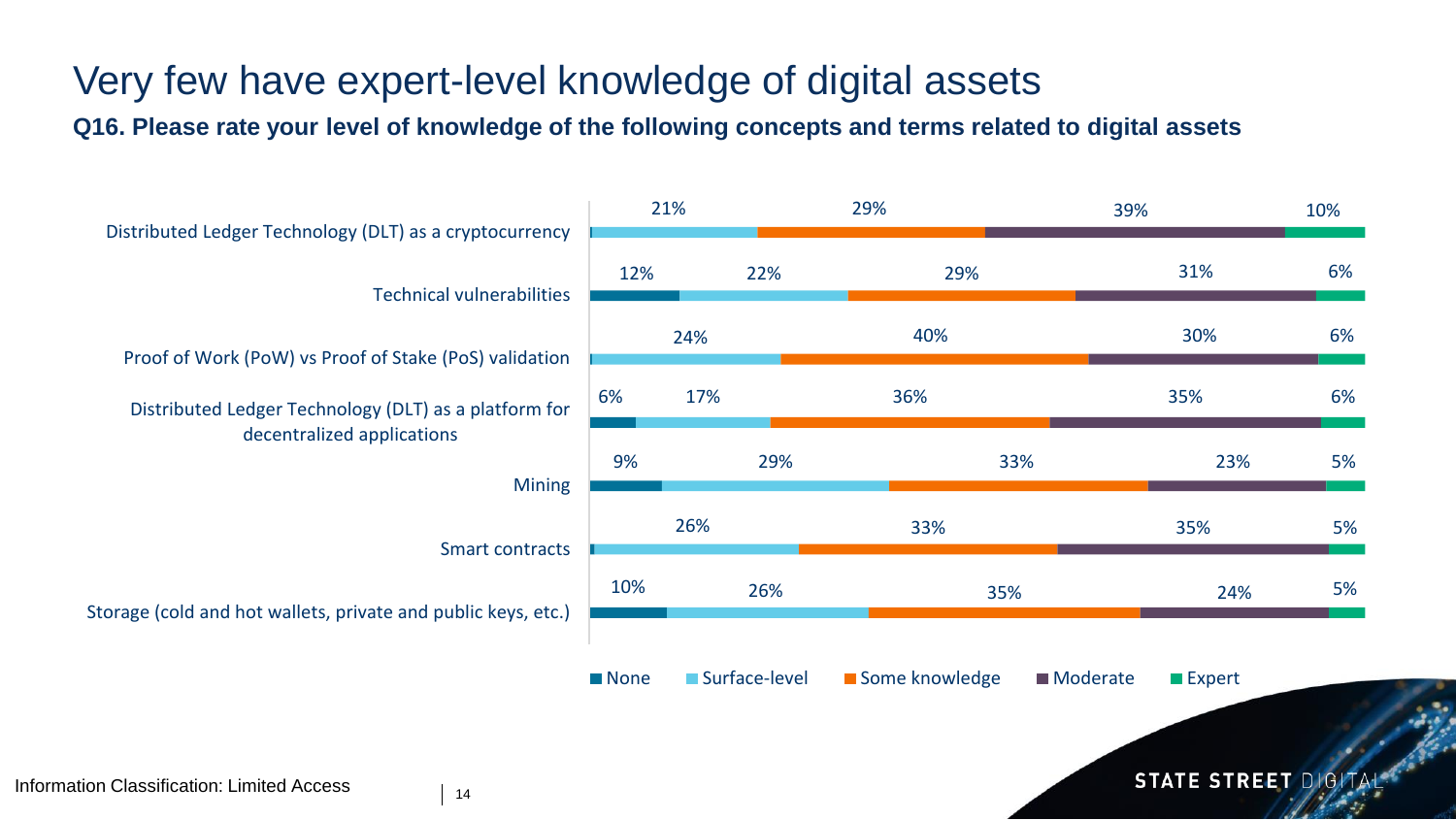# DeFi tokens and NFTs may be the biggest disruptors

**Q17. Which area of the digital assets space do you think will be the greatest disruptor to traditional finance in the next 1–2 years? 3–5 years?**

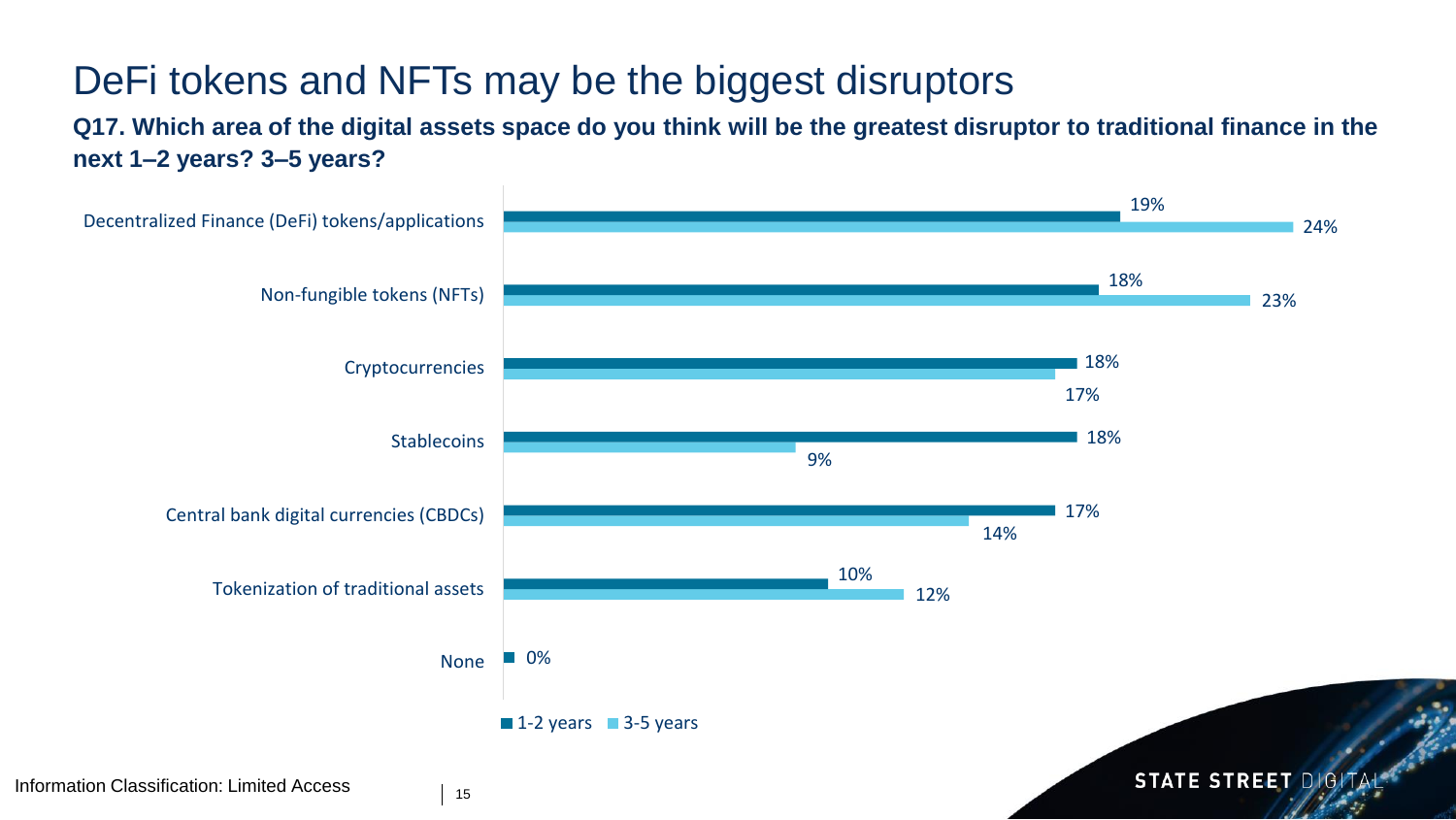# Tokenization may bring transparency and liquidity

**Q20. What do you see as the primary benefits from the tokenization of traditional financial assets?** Select all that apply



STATE STREET DIGIT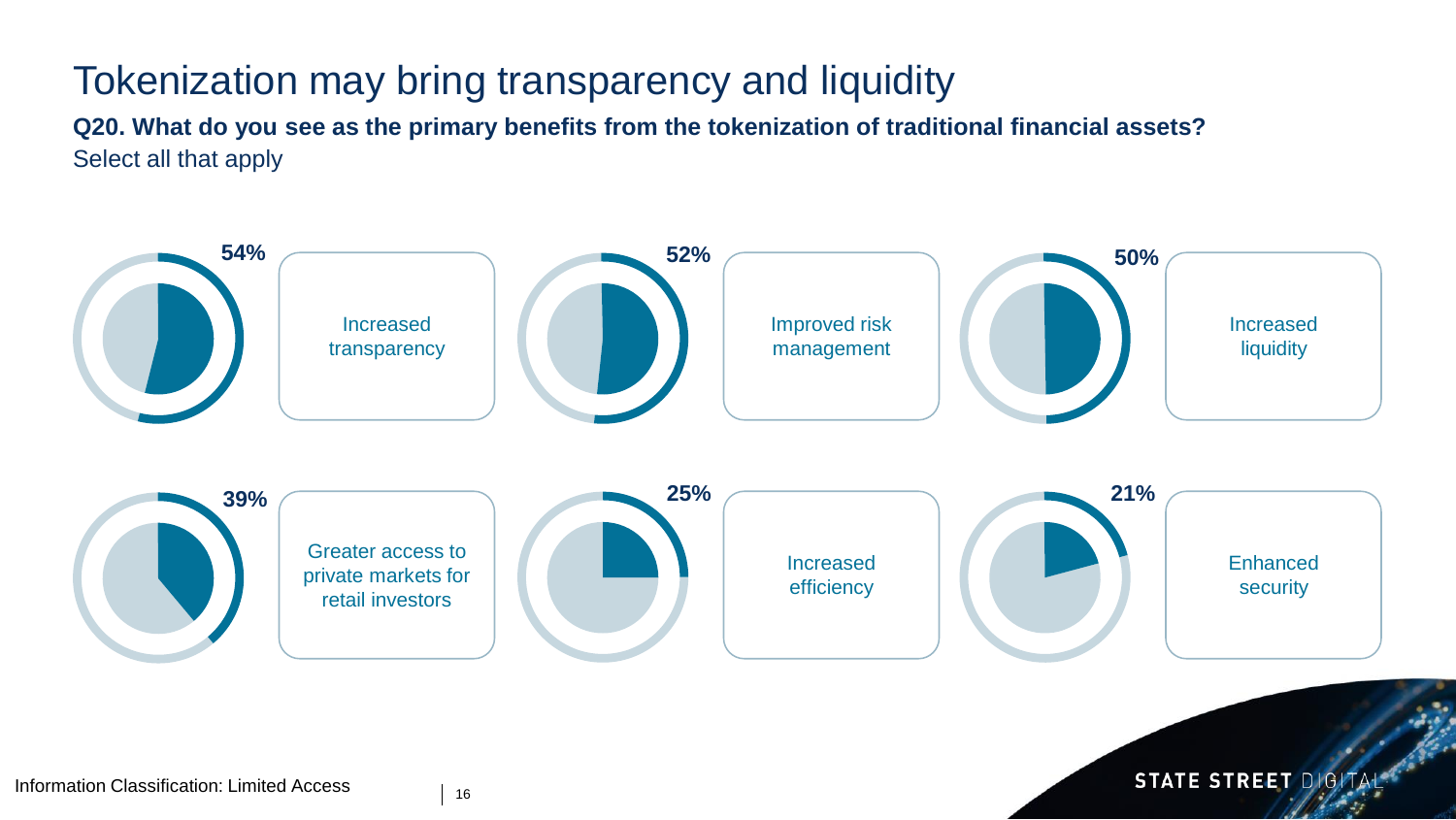#### Most think blockchains are key to real-time settlement

**Q21. How do you think market structure will evolve to enable real-time settlement?**







**Market structure will be overhauled using distributed ledger technology (DLT) to enable real-time settlement**

**Existing technology, organizations and frameworks will be improved to enable realtime settlement**

**Markets work well today; realtime settlement is unnecessary**